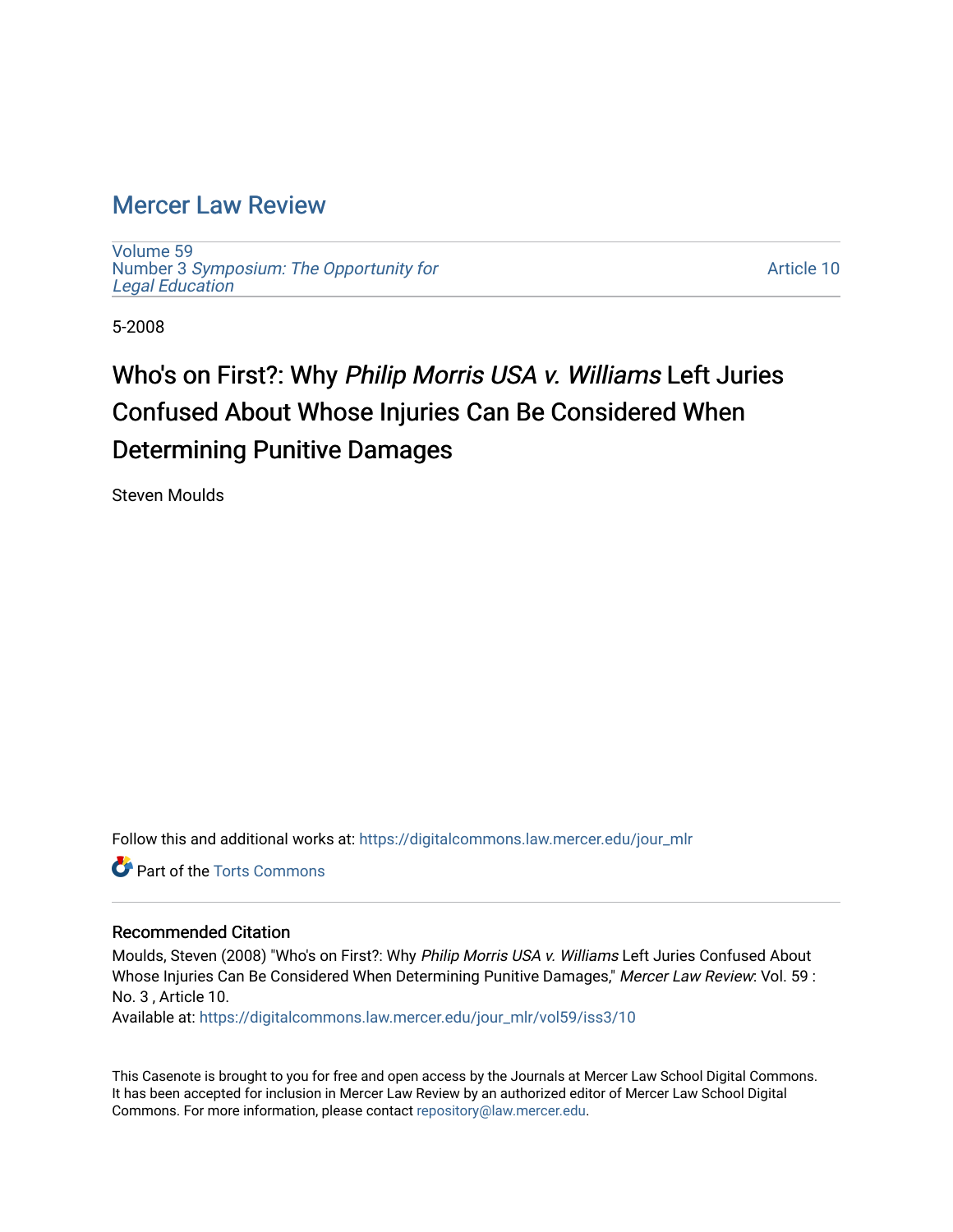## **Casenote**

### **Who's on First?: Why** *Philip Morris USA v. Williams* **Left Juries Confused About Whose Injuries Can Be Considered When Determining Punitive Damages**

#### I. INTRODUCTION

For the third time in eleven years, the United States Supreme Court imposed constitutional limits on punitive damage awards. In *Philip Morris USA v. Williams,'* the Court, in a 5-4 decision, held that punitive damages cannot be used to punish a defendant for injuries that the defendant inflicted upon nonparties to the case.<sup>2</sup> However, the Court also held that injuries to nonparties can be considered when determining the reprehensibility of the defendant's conduct under the *"Gore* guideposts."3 Nevertheless, this decision is important for trial lawyers for what the Court did not hold. Once again, the Court passed on the

**<sup>1. 127</sup> S.** Ct. **1057 (2007).**

<sup>2.</sup> *Id.* at **1063.**

**<sup>3.</sup>** *Id.* at **1063-64.** The Court created the *Gore* guideposts in *BMW of North America, Inc. v. Gore,* **517 U.S. 559, 574-75 (1996).** These guideposts are discussed in detail in Section III of this Casenote. *See infra* text accompanying notes **73-93.**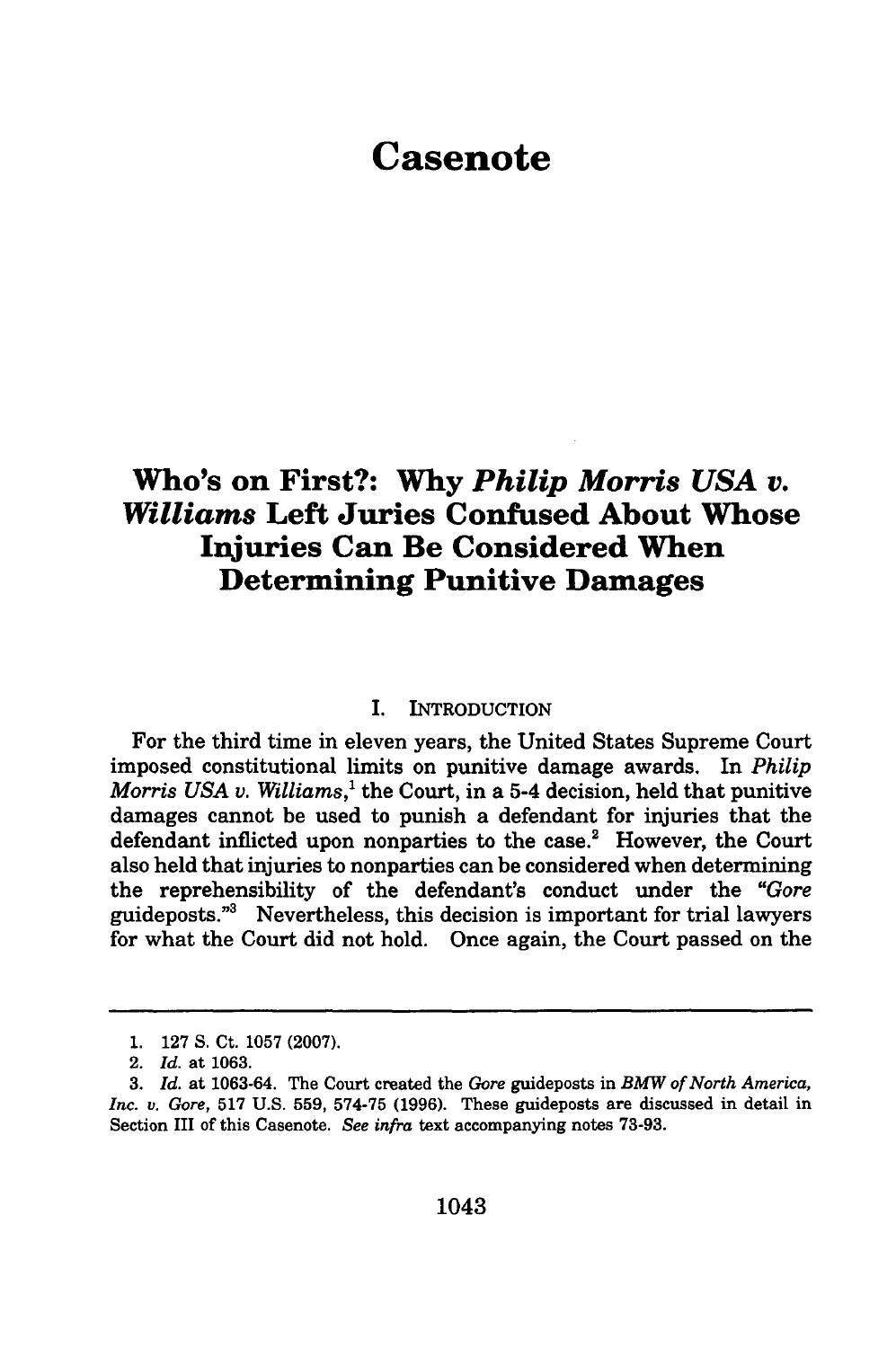opportunity to decide how much was too much when determining the size of punitive damage awards.<sup>4</sup>

#### II. FACTUAL BACKGROUND

Throughout his entire life, Jesse Williams heavily smoked Philip Morris USA brand cigarettes, of which Marlboros were his favorite. After Jesse died in 1997 from a form of lung cancer traditionally caused by cigarette smoking, Jesse's widow filed a lawsuit on behalf of his estate against Philip Morris for negligence and deceit.<sup>5</sup> At trial a jury found for the plaintiff on both claims. The jury concluded that Jesse's cancer was caused by smoking Philip Morris cigarettes and that Jesse primarily smoked these cigarettes because he relied on the company's deceitful and negligent claims that smoking was safe.<sup>6</sup> Jesse's false belief regarding the safety of smoking was influenced by a public relations campaign that Philip Morris and other tobacco companies implemented to create the public perception that scientists genuinely disagreed about smoking's carcinogenic effects. To create this misconception, the cigarette companies performed joint scientific studies that avoided researching the biological effects of smoking cigarettes.7 Additionally, although Philip Morris knew that correlations existed between smoking and cancer, throughout the 1950s and 1960s Philip Morris proclaimed that it "would 'stop business tomorrow' if it believed that its products were harmful."8 In an internal memo, a Philip Morris corporate officer stated that the goal of these studies and statements "was to give smokers a psychological crutch" to encourage them to continue smoking.9

At trial, the estate's attorney asked the jury, when determining punitive damages, to consider not only how Philip Morris's misleading statements harmed Jesse, but also how many other Oregonians were misled and harmed by Philip Morris's statements and studies.<sup>10</sup> In response, Philip Morris proposed a jury instruction that punitive damages could be used to punish Philip Morris only for its misconduct toward Jesse and not for its misconduct toward other Oregon residents

*<sup>4.</sup> Philip Morris USA,* 127 S. Ct. at 1065.

**<sup>5.</sup>** Philip Morris USA v. Williams, 127 S. Ct. 1057, 1065 (2007); Williams v. Philip Morris Inc. *("Williams 1"),* 48 **P.3d** 824, **829** (Or. Ct. **App.** 2002).

**<sup>6.</sup>** *Philip Morris USA,* **127 S.** Ct. at **1060-61.**

**<sup>7.</sup>** Williams v. Philip Morris Inc. *("Williams Iff'),* **92 P.3d 126, 128-29** (Or. Ct. **App.** 2004).

**<sup>8.</sup>** *Id.* at **129.**

<sup>9.</sup> *Id.*

<sup>10.</sup> *Philip Morris USA,* 127 S. Ct. at 1061.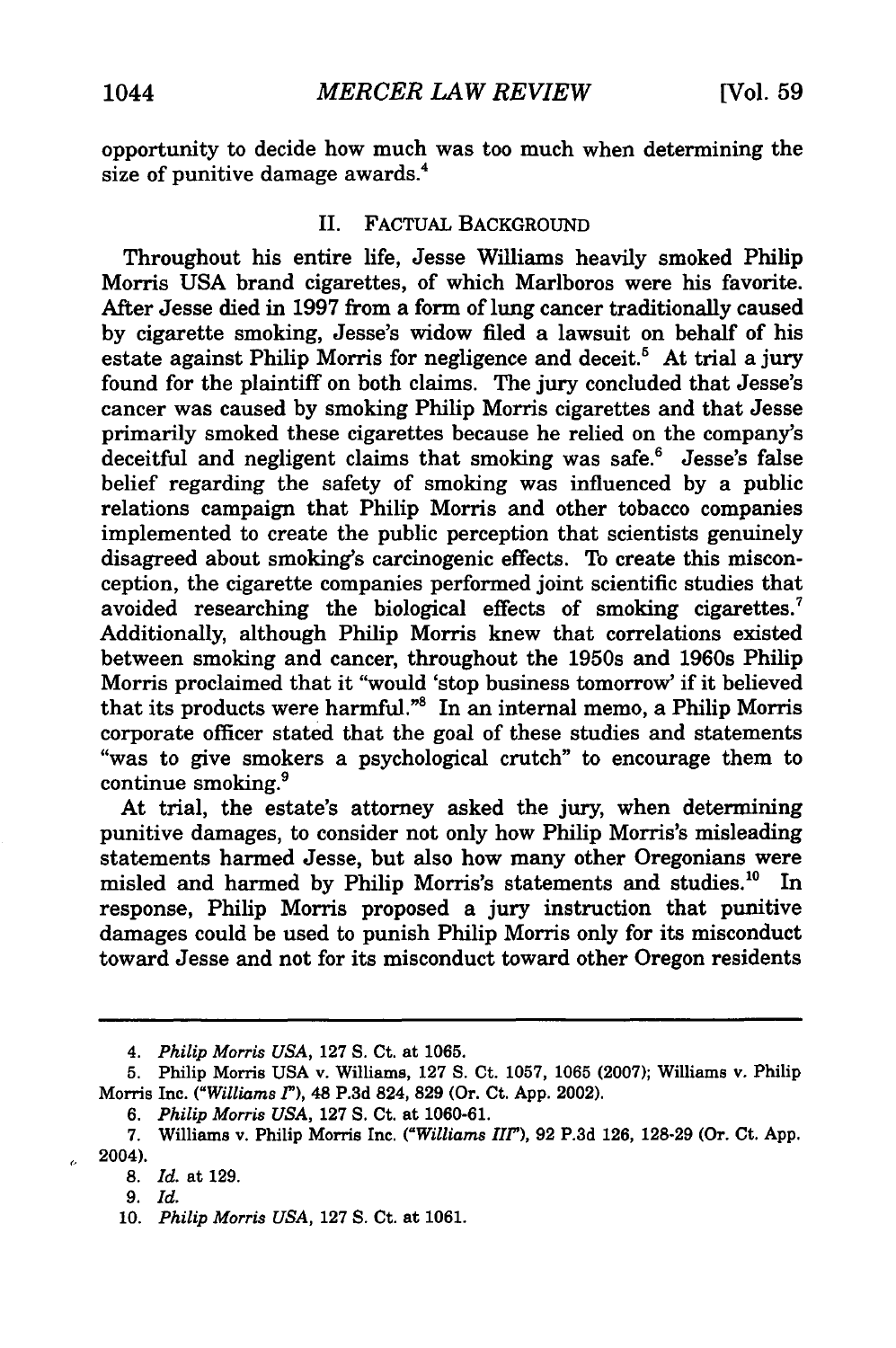who were not parties to the case. The trial judge rejected this instruction, and the jury found for the estate, awarding \$821,000 in compensatory damages and \$79.5 million in punitive damages.<sup>11</sup> However, the trial judge ruled that the award was excessive and violated the Due Process Clause of the Fourteenth Amendment to the United States Constitution; $^{12}$  therefore, the judge reduced the punitive damages award to  $$32$  million.<sup>13</sup>

On appeal to the Oregon Court of Appeals, Philip Morris argued that the trial judge's rejection of its jury instruction and the size of the punitive damages award violated the Due Process Clause.<sup>14</sup> The court of appeals rejected the first argument and cited *Parrott v. Carr Chevrolet, Inc. 15* In *Parrott* the Oregon Supreme Court held that juries, when determining the amount of punitive damages, can consider the potential injuries that the defendant caused to past, present, and future consumers who are not parties to the case.<sup>16</sup> The court of appeals also rejected the second argument regarding the size of the award, holding that "'no simple mathematical formula controls our review of the ratio of punitive damages'" and that the 97-1 ratio was not excessive under the Due Process Clause." The court of appeals then reinstated the original  $$79.5$  million punitive damages award against Philip Morris.<sup>18</sup>

After the Oregon Supreme Court declined to review the case, the United States Supreme Court granted certiorari and, without oral arguments, remanded the case back to the Oregon Court of Appeals for reconsideration in light of the decision in *State Farm Mutual Automobile Insurance Co. v. Campbell.19* On remand, the court of appeals readopted its original decision and held that Philip Morris could be punished for its conduct towards nonparties because there was evidence that other Oregon residents were harmed and misled by the same public

**18.** *Id.* at 843. The Oregon Court of Appeals granted Philip Morris's petition for reconsideration of *Williams I* to consider questions not relevant to the issue of punitive damages. However, the court of appeals adhered to its original decision. *See generally* Williams v. Philip Morris Inc. ("Williams II"), 51 P.3d 670 (Or. Ct. App. 2002).

19. **538** U.S. 408 (2003); *Philip Morris USA,* 127 S. Ct. at 1061. In *Campbell* the Court reexamined each of the three *Gore* guideposts in detail. **538** U.S. at 419-28. This case is further discussed in Section III of this Casenote. *See infra* text accompanying notes 96-107.

**<sup>11.</sup>** *Id.* Punitive damages were only awarded on the fraud claim. Because the jury found Jesse to be fifty percent negligent for his own death, the jury declined to award punitive damages on the negligence claim. *Williams 1,* 48 P.3d at 828.

<sup>12.</sup> U.S. CONST. amend. XIV, § 1.

<sup>13.</sup> *Philip Morris USA,* **127** S. Ct. at 1061.

<sup>14.</sup> *Williams I,* 48 P.3d at 837.

<sup>15. 17</sup> P.3d 473 (Or. 2001).

<sup>16.</sup> *Williams 1,* 48 P.3d at 837 (citing *Parrott,* 17 P.3d at 489).

<sup>17.</sup> *Id.* at 840-41 (quoting *Parrott,* 17 P.3d at 489).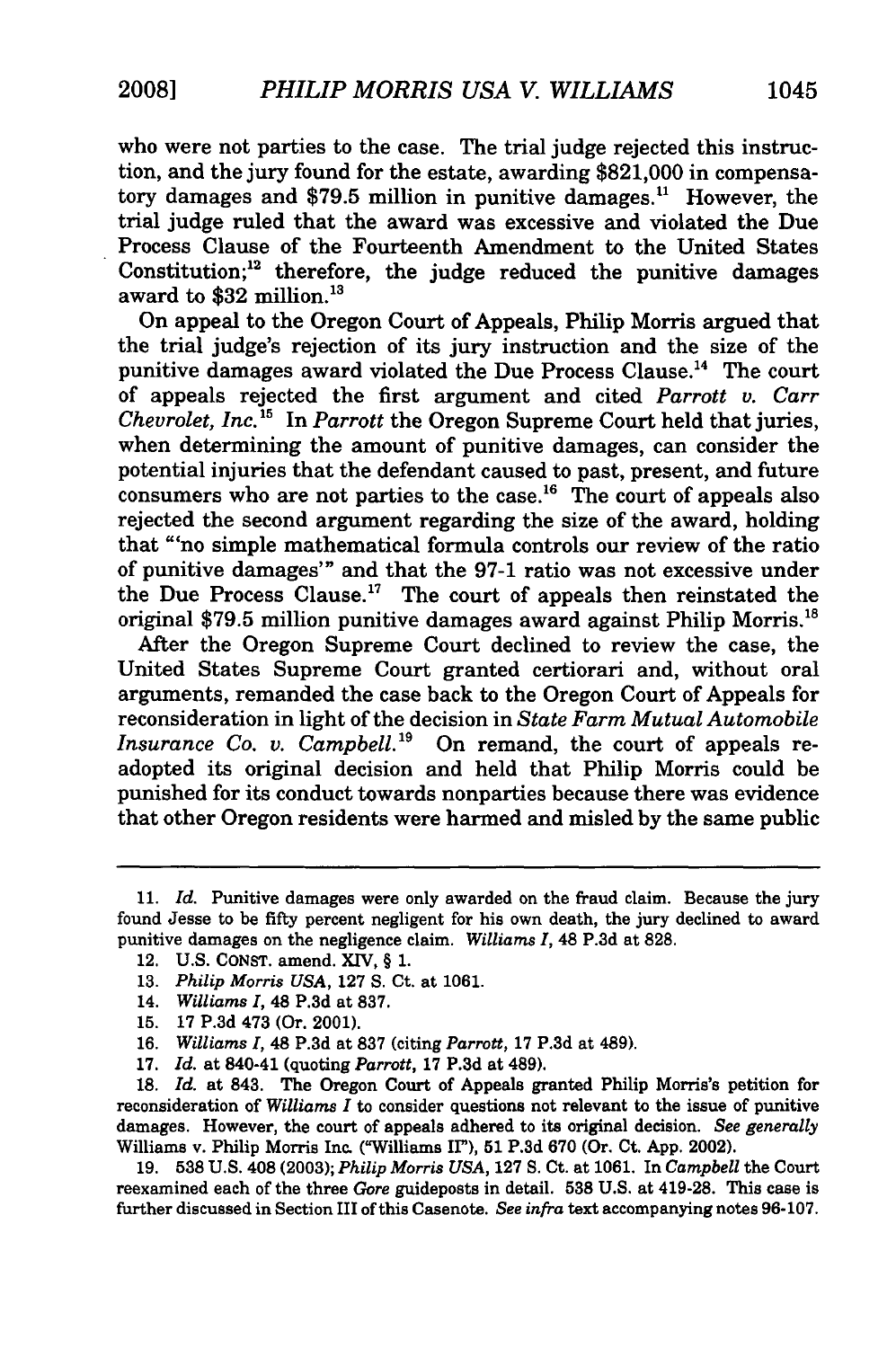relations campaign that misled Jesse.<sup>20</sup> When considering the size of the punitive damages award, the court of appeals recognized there is a presumption of constitutional invalidity.<sup>21</sup> However, using the *Gore* guideposts as applied in *Campbell,* the court of appeals concluded that Philip Morris's conduct endangered the health of the Oregon public and that this conduct was reprehensible enough to warrant the \$79.5 million in punitive damages.<sup>22</sup> The Oregon Supreme Court affirmed the judgment of the court of appeals.<sup>23</sup> On appeal for a second time, the United States Supreme Court granted certiorari and held that punishing a defendant with punitive damages for harming nonparties to the case violated the defendant's due process rights.<sup>24</sup>

#### III. LEGAL BACKGROUND

#### *A. Early History of Punitive Damages*

Since its inception, the United States Supreme Court has struggled to determine whether there should be limitations on the size of punitive damage awards and, if so, how courts should regulate this area of law that is traditionally controlled by the jury. Punitive damages first appeared in the common law more than two centuries ago.25 *Huckle v. Money26* is commonly cited as the first recorded case to recognize the existence of punitive damages in the English common law.27 In *Huckle* the English court held that juries, when awarding tort damages, could consider the "state, degree, quality, trade or profession of the party injured, as well as of the person who did the injury."25 In *Wilkes v. Wood,29* the English court added that juries could punish the guilty and deter similar conduct **by** awarding damages in excess of the plaintiff's actual harm.<sup>30</sup> American courts quickly absorbed this doctrine, which made one of its earliest reported appearances in South Carolina in **1784.<sup>3</sup> '** In *Genay v. Norris,32* a plaintiff was awarded punitive damag-

- 24. *Philip Morris USA,* 127 S. Ct. at 1060.
- 25. David Owen, *Punitive Damages in Products Liability Litigation,* 74 MICH. L. REV. 1257, 1263 n.19 (1976).
	- **26. (1763) 95** Eng. Rep. **768** (KB.).
	- 27. Owen, *supra* note 25, at 1263 n.19.
	- 28. 95 Eng. Rep. at 768.
	- 29. (1763) 98 Eng. Rep. 489 (KB.).
	- 30. *Id.* at 498-99.
	- 31. Owen, *supra* note 25, at 1263 n.20.

<sup>20.</sup> *Williams III,* **92 P.3d** at 127-28, 141-42.

<sup>21.</sup> *Id.* at 144.

<sup>22.</sup> *Id.* at 145.

**<sup>23.</sup>** *See generally* Williams v. Philip Morris Inc., **127** P.3d 1165 (Or. 2006).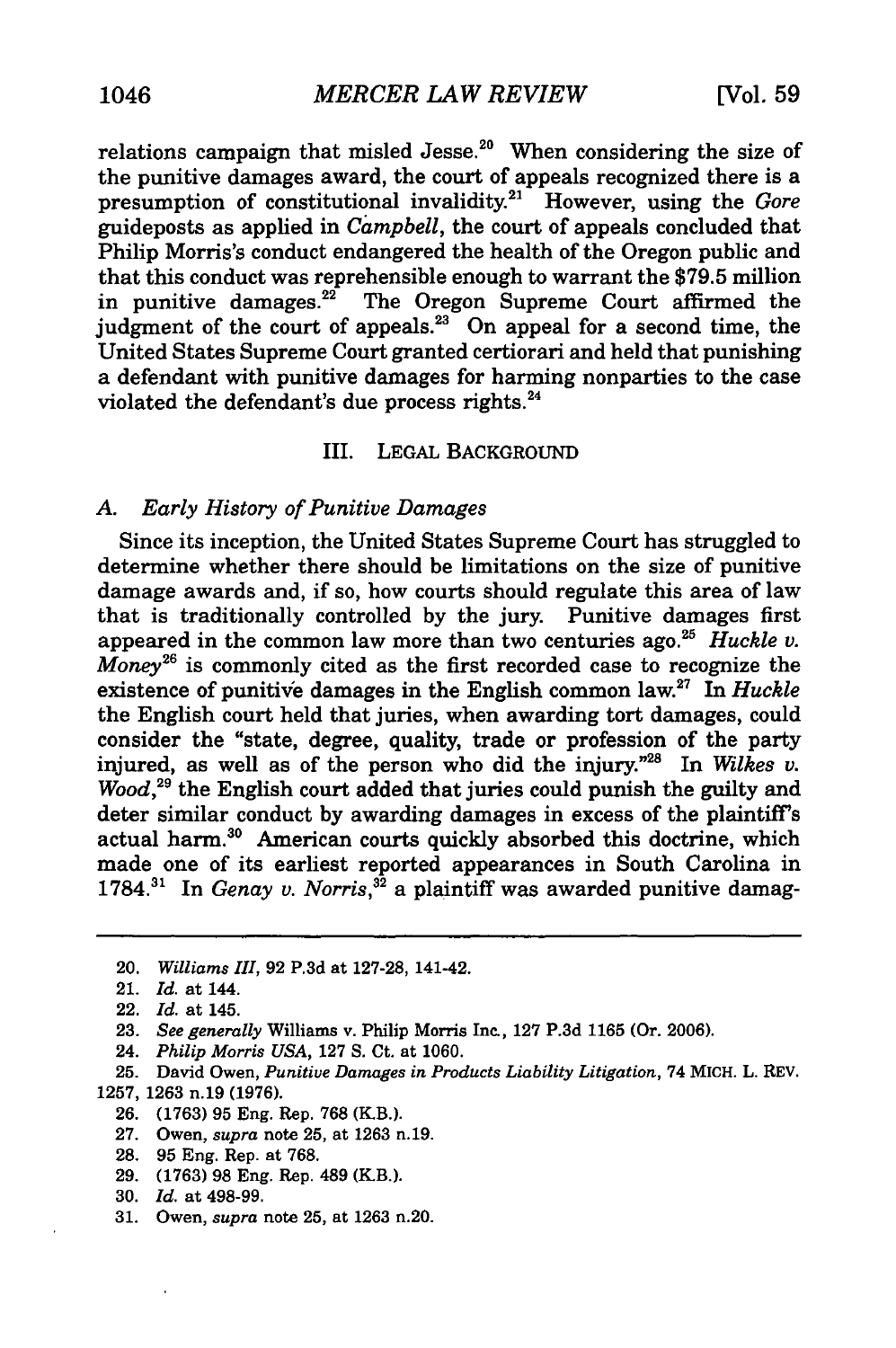es after the defendant slipped a poison into the plaintiff's wine, causing the plaintiff to become ill.<sup>33</sup>

Under the common law system, juries were given full discretion to award punitive damages and to determine the amount of damages to be assessed upon the defendant.<sup>34</sup> American courts treat punitive damages as a form of "private fines" that serve as retribution and deterrence for a defendant's wrongdoing.<sup>35</sup> However, unlike criminal fines, punitive damages are given to the injured rather than to the state.<sup>36</sup> Scholars have also claimed that punitive damage awards allow society to express its "social outrage" at the defendant's reprehensible conduct.<sup>37</sup> The United States Supreme Court reaffirmed many of these common law principles in *Day v. Woodworth"5* by giving juries unbridled discretion to decide when and how much punitive damages should be awarded.<sup>39</sup>

On July 28, 1868, the Fourteenth Amendment was added to the United States Constitution.<sup>40</sup> Thus, in addition to adhering to the common law traditions, punitive damages now had to satisfy the requirements of the Due Process Clause.<sup>41</sup> However, the Supreme Court continued to give juries the same deference they possessed before the enactment of the Fourteenth Amendment. For instance, in *Missouri* Pacific Railway Co. v. Humes,<sup>42</sup> the Court held that no definite rules control the jury's discretion. 43 The Court later held, in *Minneapolis & Saint Louis Railway Co. v. Beckwith,"* that the application of punitive damages does not violate the Due Process Clause because punitive damages have been recognized as proper and legal for more than a century.

37. Cass R. Sunstein et al., *Assessing Punitive Damages (with Notes on Cognition and Valuation in Law),* 107 **YALE** L.J. 2071, 2075 (1998).

38. 54 U.S. 363 **(1851).**

- 40. 15 Stat. 708, 711 (1868).
- 41. U.S. CONST. amend. XJV, § 1.
- 42. **115** U.S. 512 (1885).
- 43. *Id.* at 521.
- 44. 129 U.S. 26 (1889).

45. *Id.* at 36; *see also* Barry v. Edmunds, 116 U.S. 550, 565 (1886) ("[N]othing is better settled than . . . the peculiar function of the jury to determine the amount by their

<sup>32. 1</sup> S.C.L. (1 Bay) 6 (1784).

<sup>33.</sup> *Id.*

<sup>34.</sup> Day v. Woodworth, 54 U.S. 363, 371 (1851).

<sup>35.</sup> Cooper Indus., Inc. v. Leatherman Tool Group, Inc., 532 U.S. 424, 432 (2001) (internal quotation marks omitted) (citing Gertz v. Robert Welch, Inc., 418 U.S. 323, 350 (1974)); *see also Day,* 54 U.S. at 371.

<sup>36.</sup> *Day,* 54 U.S. at 371.

<sup>39.</sup> *Id.* at 371.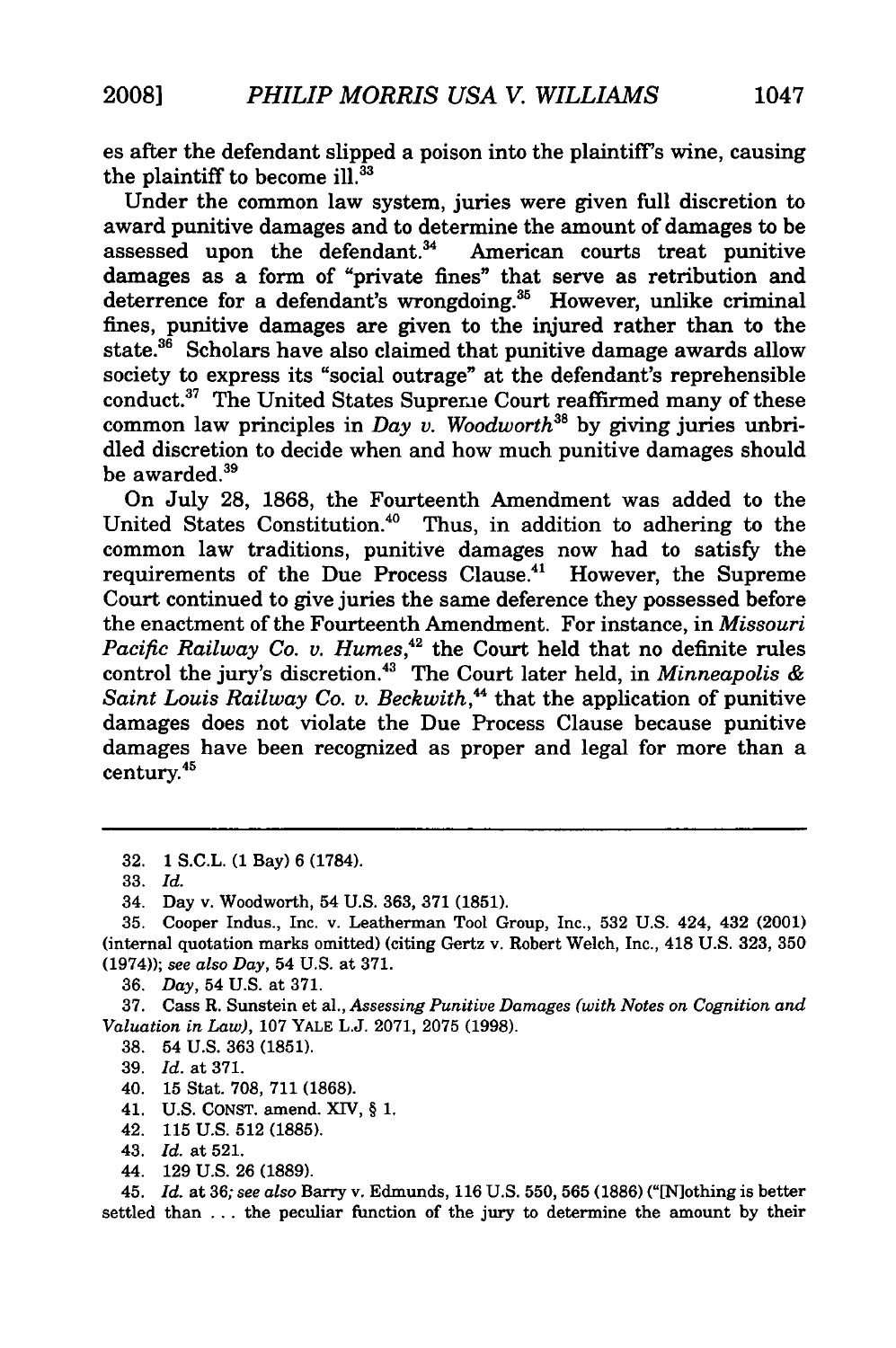#### *B. The Court Hints at Due Process Protections and Begins to Rein in the Jury's Authority*

As the United States Supreme Court entered the *Lochner* era,<sup>46</sup> the justices began hinting that the Due Process Clause has substantive limits "beyond which penalties may not go."<sup>47</sup> The cases from this period primarily focused on the application of statutory as opposed to common law punitive damages.<sup>48</sup> In *Waters-Pierce Oil Co. v. Texas*,<sup>49</sup> the Court held that by imposing penalties that were "grossly excessive," a state was depriving defendants of their property without due process of law.50 In *Missouri Pacific Railway Co. v. Tucker,5'* the Court set aside a \$500 penalty, which was to be paid to the plaintiff, and concluded that the penalty was unreasonable and "repugnant to the due process ... clause[] of the 14th Amendment."<sup>52</sup> While many of the precedents from the *Lochner* era were discredited, the Court treats the punitive damages cases differently because the dissenting justices in Lochner joined in the majorities of the punitive damages cases.<sup>53</sup>

After limiting the size of statutory punitive damages, the Supreme Court began entertaining the idea that the Due Process Clause might also limit the jury's unbridled authority to administer common law punitive damages. For instance, the Court in *Aetna Life Insurance Co. v. Lavoie*,<sup>54</sup> referred to the appellant's Due Process argument as "rais[ing] important issues which, in an appropriate setting, must be

47. Seaboard Air Line Ry. v. Seegers, 207 U.S. 73, 78 (1907).

48. *See* St. Louis, Iron Mountain & S. Ry. Co. v. Williams, 251 U.S. 63, 66 (1919) (authorizing passengers who were overcharged by railways to collect between \$50 and \$300 in penalties in a civil action); Waters-Pierce Oil Co. v. Texas, 212 U.S. 86, 100 (1909) (awarding plaintiffs "not less than \$200 nor more than \$5,000" for each day that the defendant violated the state's antitrust law); *Seaboard Air Line Ry.,* 207 U.S. at 75-76 (awarding \$50 per day to the aggravated party if the carrier failed to follow the statute).

51. 230 U.S. 340 **(1913).**

53. TXO Prod. Corp. v. Alliance Res. Corp., 509 U.S. 443, 455 (1993).

verdict."); *Mo. Pac. Ry. Co.,* 115 U.S. at 521 ("[Tlhe wisdom of allowing such additional damages to be given is attested by the long continuance of the practice.").

<sup>46.</sup> The *Lochner* era, which is named for the case *Lochner v. New York,* 198 U.S. 45 (1905), refers to a period in the Supreme Court's history that lasted from 1897 until 1937. During this era, the Court held that laws regulating an employee's working hours, wages, and conditions violated the Due Process Clause of the Fourteenth Amendment. *See generally* David E. Bernstein, Lochner v. New York: *A Centennial Retrospective,* 83 WASH. U. L.Q. 1469 (2005). Today, many of the precedents from this era are discredited, and *Lochner* is considered one of the most reviled cases in American history. *Id.*

<sup>49. 212</sup> U.S. 86 (1909).

**<sup>50.</sup>** *Id.* at 111.

<sup>52.</sup> *Id.* at 346-47.

<sup>54. 475</sup> U.S. 813 (1986).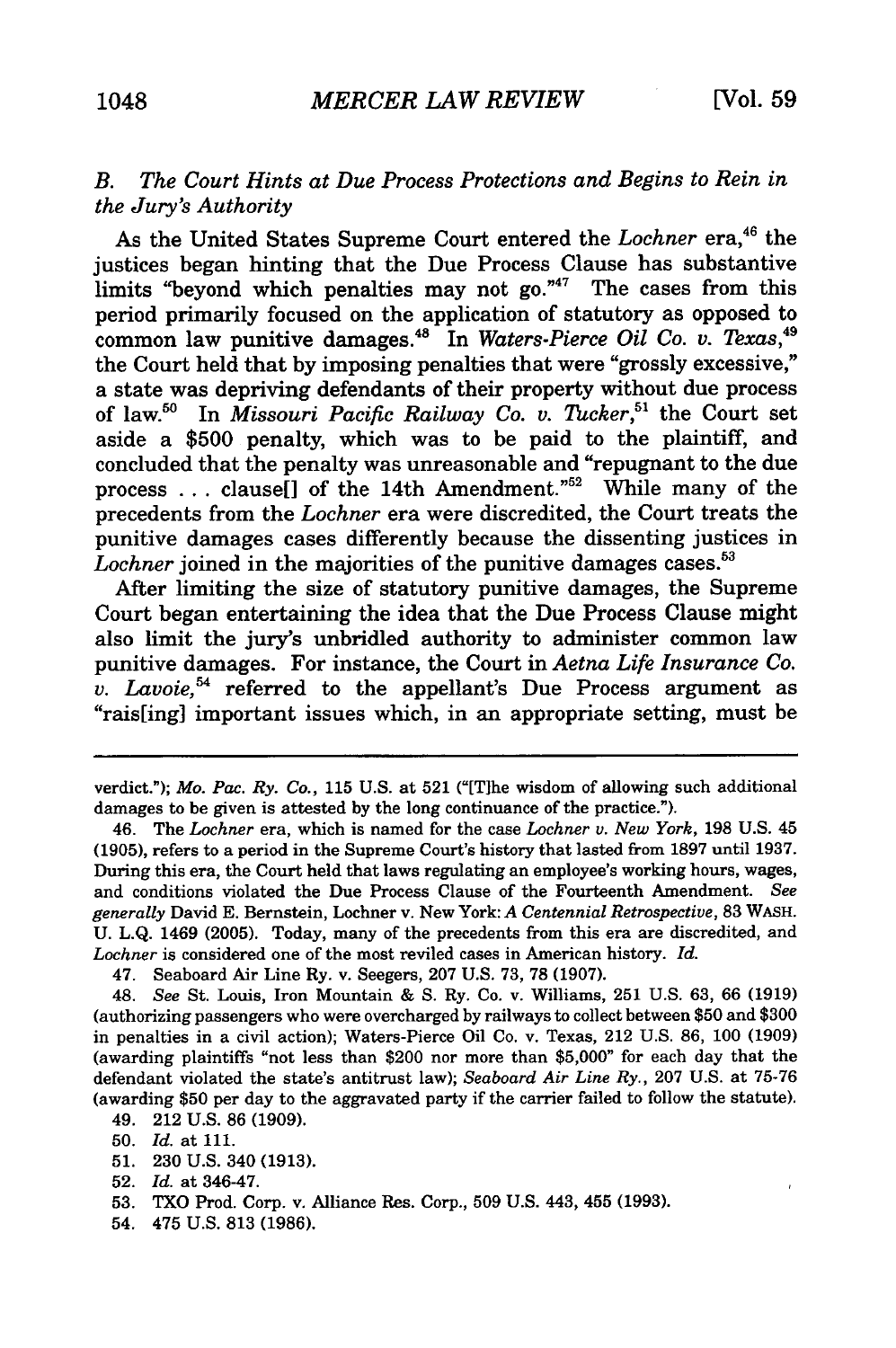resolved."<sup>55</sup> The Court, however, did not reach the issue of whether excessive punitive damages violated the Due Process Clause. The Court also refused to create due process limitations in *Bankers Life & Casualty Co. v. Crenshaw.56* However, Justice O'Connor, when referring to the jury's discretion to award common law punitive damages, stated in her concurrence that "[tihis grant of wholly standardless discretion to determine the severity of punishment appears inconsistent with due process."<sup>57</sup> A year later in *Browning-Ferris Industries of Vermont, Inc. v. Kelco Disposal, Inc.,58* the Court concluded that "we have never addressed ... whether due process acts as a check on undue jury discretion to award punitive damages in the absence of any express statutory limit. That inquiry must await another day."<sup>59</sup> In light of the *Lochner* era cases that limited the size of statutory punitive damages, the Court unanimously agreed that the issue of due process limitations on common law punitive damages should be addressed. $60$ 

After dodging the issue in several cases, the Supreme Court could not avoid addressing the due process argument in *Pacific Mutual Life Insurance Co. v. Haslip.6 <sup>1</sup>*In *Haslip* the Court held that the common law procedure of giving juries unbridled discretion may "invite extreme results that jar one's constitutional sensibilities." $62$  The Court then placed a check on the jury's discretion **by** endorsing the Alabama Supreme Court's posttrial procedures for reviewing a jury's punitive damages award.<sup>63</sup> During the posttrial procedures, Alabama courts considered several factors when determining if a jury's punitive damages award bore a reasonable relationship to the defendant's present and future harm.<sup>64</sup> Aside from discussing the procedures, the United States

**58.** 492 **U.S. 257 (1989).**

**59.** *Id.* at **276-77** (citations omitted).

**60.** *See id.; id.* at **280** (Brennan, **J.,** concurring) **("I** join the Court's opinion on the understanding that it leaves the door open for a holding that the Due Process Clause constrains the imposition of punitive damages.. . **.");** *id.* at **283** (O'Connor, **J.,** concurring in part and dissenting in part) ("[Nlothing in the Court's opinion forecloses a due process challenge to awards of punitive damages. . . .").

**61.** 499 **U.S. 1 (1991).**

**62.** *Id.* at **18.**

**63.** *Id.* at 22.

64. *Id.* at 21-22. The Alabama Supreme Court held that a jury could consider, among other things: (1) the relationship between the punitive damages and the harm that the defendant caused and will cause; (2) the degree of reprehensibility of the defendant's conduct; **(3)** the defendant's profits during the wrongful act; (4) the current financial position of the defendant; **(5)** the cost of the litigation; and (6) the criminal and civil

**<sup>55.</sup>** *Id.* at **828-29.**

**<sup>56.</sup>** 486 **U.S. 71 (1988).**

**<sup>57.</sup>** *Id.* at **88** (O'Connor, **J.,** concurring).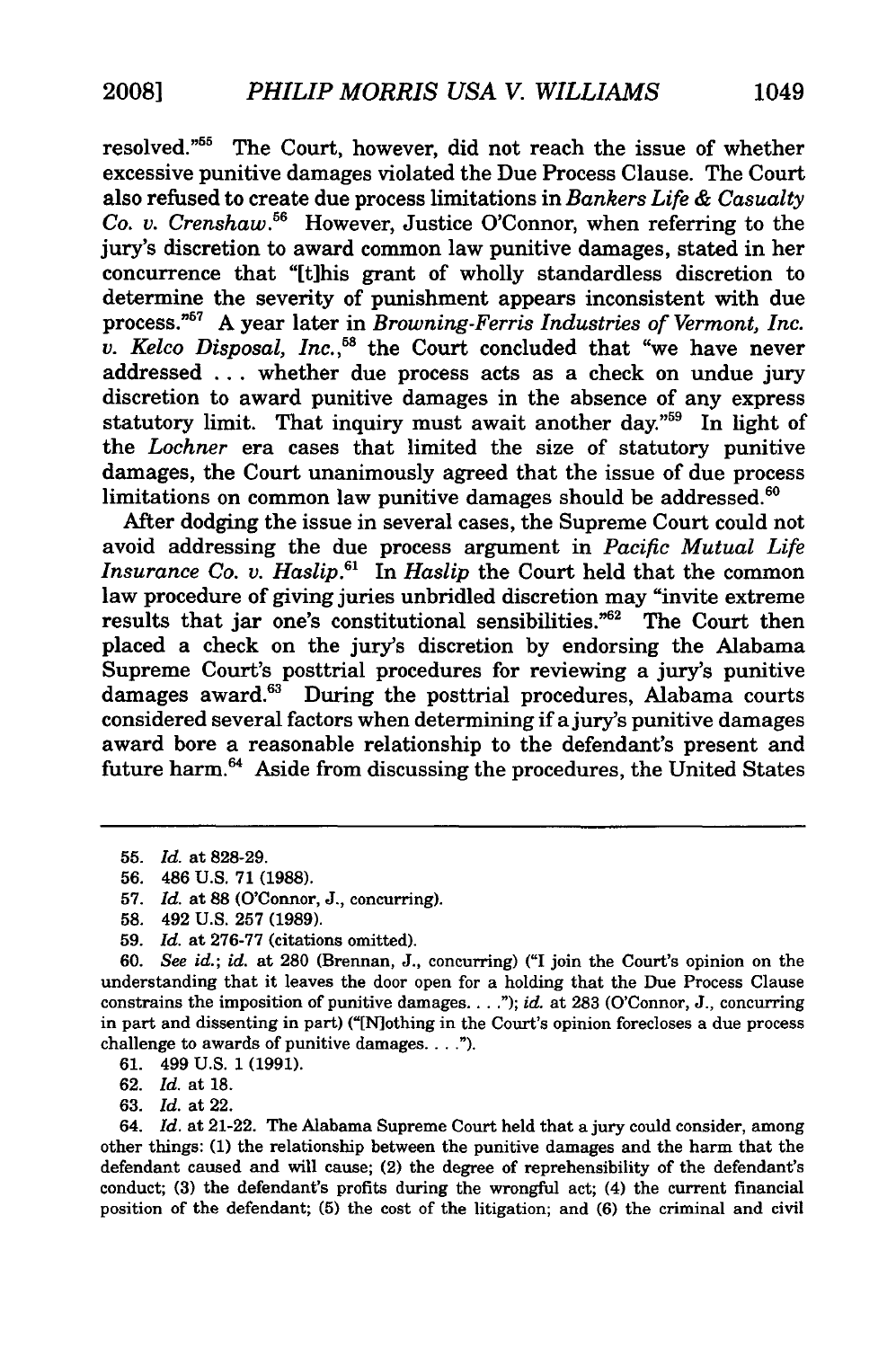Supreme Court declined to draw a mathematical bright-line ratio to determine when a punitive damages award was excessive under the Due Process Clause.<sup>65</sup> However, the Court held that a 4-1 ratio of punitive to compensatory damages "may be close to the line."<sup>66</sup> The refusal to establish a bright-line ratio was affirmed two years later in *TXO* Production Corp. v. Alliance Resources Corp.<sup>67</sup> There, the Court affirmed a punitive damages judgment with a 526-1 ratio.<sup>68</sup>

The procedures used to limit the jury's unfettered discretion were further developed in *Honda Motor Co. v. Oberg.69* In *Oberg* the Supreme Court held that a punitive damages award violated the Due Process Clause because Oregon law did not provide for judicial review of the size of punitive damages awards."0 The Court determined that judicial review was one of the few procedural safeguards from excessive punitive damages.<sup>71</sup> While the Court did not decide whether the punitive damages award was excessive, *Oberg* marked the first time that the Court set aside a jury's common law punitive damages award on due process grounds.72

#### *C. How Much is too Much?*

The United States Supreme Court in *BMW of North America, Inc.* v. *Gore73* finally provided some guidance on how to determine when a punitive damages award was excessive, and for the first time, the Court struck down a common law punitive damages award as being excessive.74 The plaintiff in *Gore* purchased an imported car from the defendant in Alabama. After nine months, the plaintiff learned that the car had been damaged during its transport across the Atlantic Ocean and was repainted upon arriving in the United States.75 At the time of the incident, BMW had a nationwide policy of selling cars without notifying the buyers that the car was damaged during manufacturing or

- 67. 509 U.S. 443, 458 (1993).
- 68. *Id.* at 453.
- 69. 512 U.S. 415 (1994).
- 70. *Id.* at 432.
- 71. *Id.*
- 72. *See id.*
- 73. 517 U.S. 559 (1996).
- 74. *Id.* at 585-86.
- 75. *Id.* at 563 & n.1.

punishments already inflicted against the defendant. *Id.* (citing Cent. Ala. Elec. Coop. v. Tapley, 546 So. 2d 371, 377 (Ala. 1989)).

<sup>65.</sup> *Id.* at 18.

<sup>66.</sup> *Id.* at 23.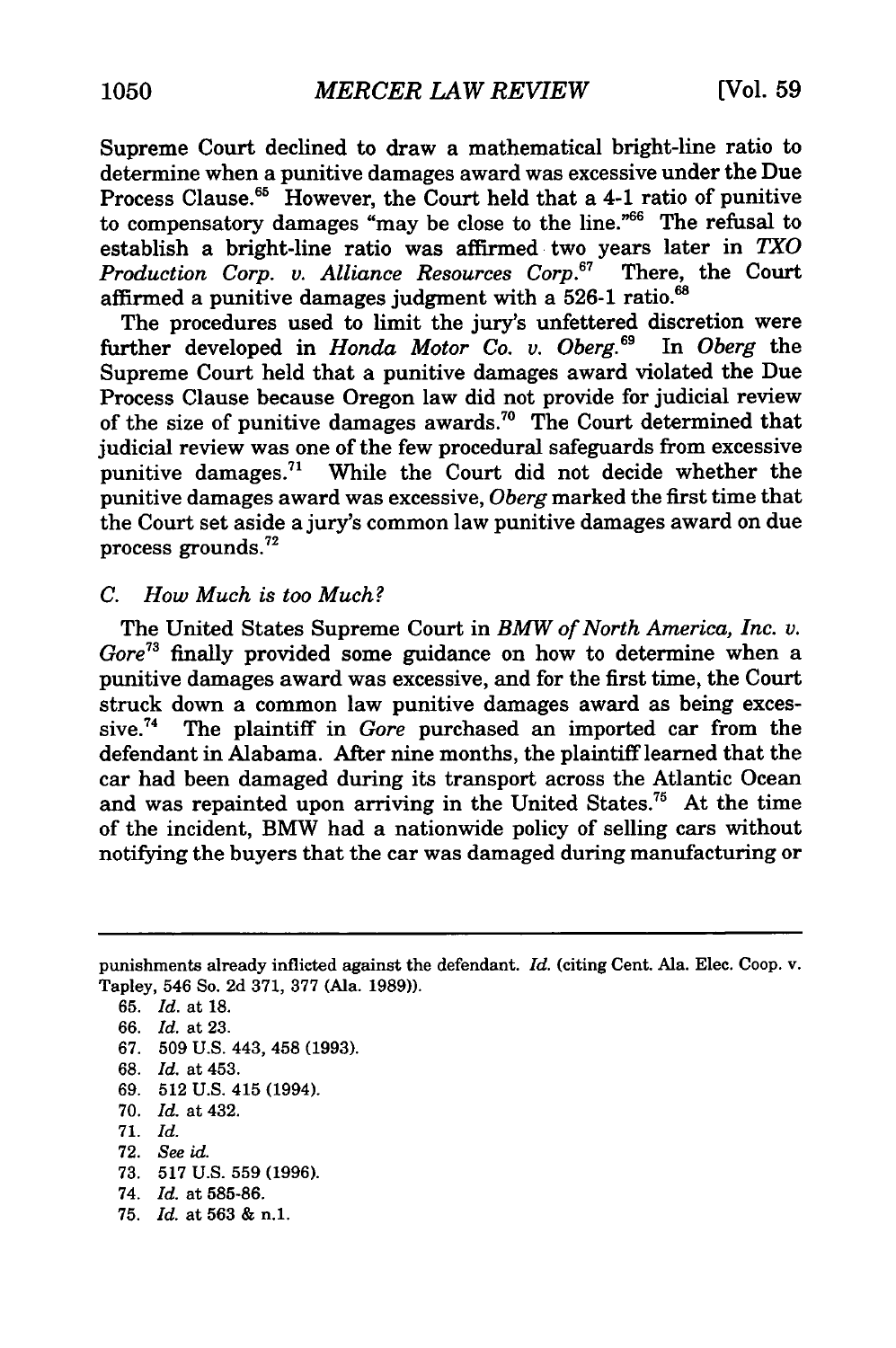transport.76 While BMW's policy violated Alabama law, it was consistent with the laws of twenty-five other states.77 As a result of the policy, the plaintiff alleged that the defendant fraudulently sold him a car that had lost ten percent of its value because it had been repaint**ed.78**

The Court addressed two issues in *Gore.* First, the Court held that juries could not punish a national corporation for out-of-state conduct that was legal in the state where the conduct occurred.<sup>79</sup> The Court reasoned that the purpose of punitive damages was to support the state's interest in protecting its consumers and its economy. $80$  That purpose was not furthered by punishing a defendant for conduct that both occurred outside of the state and did not affect the state or its citizens.<sup>81</sup> The Court also held that the principles of state sovereignty prevented a state from using punitive damages to influence a defendant's conduct in another state.<sup>82</sup>

In addressing the second issue, the Court created three guideposts to aid lower courts in determining when a punitive damages award was excessive.<sup>83</sup> This test ensured that the defendant would receive fair notice that its conduct would be subjected to a severe punishment.<sup>84</sup> The first guidepost analyzed the reprehensibility of the defendant's conduct. $85$  This guidepost was the most important indication of excessiveness and reflected the principle that some wrongs are worse than others.<sup>86</sup> In *Gore* this guidepost suggested awarding smaller punitive damages because BMW's conduct caused purely economic harm and did not place anyone in physical danger. $87$  The second guidepost called for the courts to review the ratio of punitive damages to compensatory damages to ensure that the two awards bore a reasonable relationship. $88$  While the Court refused to set a bright-line rule, it reaffirmed that the 4-1 ratio from *Haslip* was close to the line but also

79. *Id.* at 572-73.

81. *See id.*

- 84. *Id.*
- 85. *Id.* at 575.
- 86. *Id.*
- 87. *Id.* at 576.
- 88. *Id.* at 580.

<sup>76.</sup> *Id.* at 563-64.

<sup>77.</sup> *Id.* at 565.

<sup>78.</sup> *Id.* at 564.

<sup>80.</sup> *Id.* at 572.

<sup>82.</sup> *Id.* at 571-72. After the jury awarded the punitive damages, BMW immediately changed its nationwide policy to notify all potential buyers of all repairs, no matter how minor. *Id.* at 565-66.

<sup>83.</sup> *Id.* at 574-75.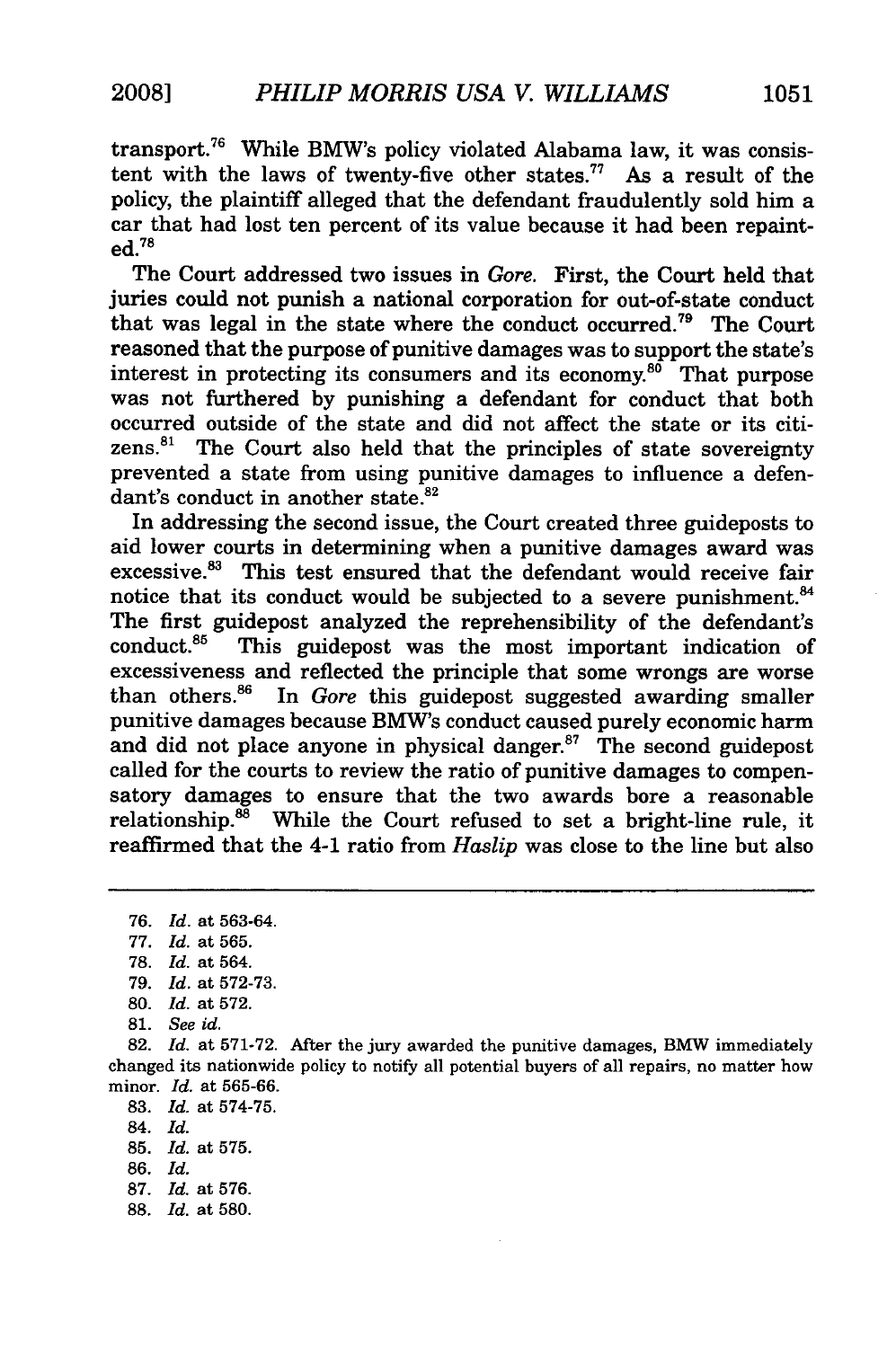recognized that it had allowed a 526-1 ratio in *TXO Production Corp.9* The ratio in *Gore* was a "breathtaking 500 to 1."<sup>90</sup> The third guidepost asked the courts to compare the punitive damages award to similar criminal or civil statutory penalties.<sup>91</sup> Even though BMW could have received a \$2000 fine in a criminal proceeding, it was ordered to pay \$2 million in common law punitive damages.<sup>92</sup> Using the guideposts, the Court was "fully convinced that the grossly excessive award imposed in this case transcend[ed] the constitutional limit."93

After determining in *Cooper Industries, Inc. v. Leatherman Tool Group, Inc.*<sup>94</sup> that the *Gore* guideposts were to be reviewed de novo,<sup>95</sup> the Court in *State Farm Mutual Automobile Insurance Co. v. Campbell<sup>96</sup>*sought to clarify the *Gore* guideposts. In *Campbell* the Court again struck down a punitive damages award as being excessive under the Due Process Clause.97 The plaintiff in *Campbell,* who had caused a car accident, alleged that his insurance company fraudulently told him that it would pay any judgment if the plaintiff went to trial to defend the claims from the accident victims. Relying on this advice, the plaintiff went to trial and lost, and the insurance company refused to pay the judgment.<sup>98</sup> At the trial against the insurance company, the plaintiff provided evidence that his encounter with the insurance company was one of many frauds it had committed across the nation to meet its corporate fiscal goals.<sup>99</sup>

Applying the first *Gore* guidepost (reprehensibility), the Court expanded its ruling in *Gore* and held that a defendant cannot be punished for *any* conduct that occurred outside the state's jurisdiction.<sup>100</sup> The Court then added to this rule, holding that a jury may not use punitive damages to punish a defendant for injuring nonparties unless the injuries to the nonparties and the plaintiff were similar.<sup>1</sup> This holding reflected the notion that the United States Constitution

91. *Id.*

94. 532 U.S. 424 (2001).

99. *Id.* at 415.

100. *Id.* at 421 ("Nor, as a general rule, does a State have a legitimate concern in imposing punitive damages to punish a defendant for unlawful acts committed outside of the State's jurisdiction.").

101. *Id.* at 422-23.

<sup>89.</sup> *Id.* at 581.

<sup>90.</sup> *Id.* at 583.

<sup>92.</sup> *Id.* at 584.

<sup>93.</sup> *Id.* at 585-86.

<sup>95.</sup> *Id.* at 431.

<sup>96. 538</sup> U.S. 408 (2003).

<sup>97.</sup> *Id.* at 412.

<sup>98.</sup> *Id.* at 412-13.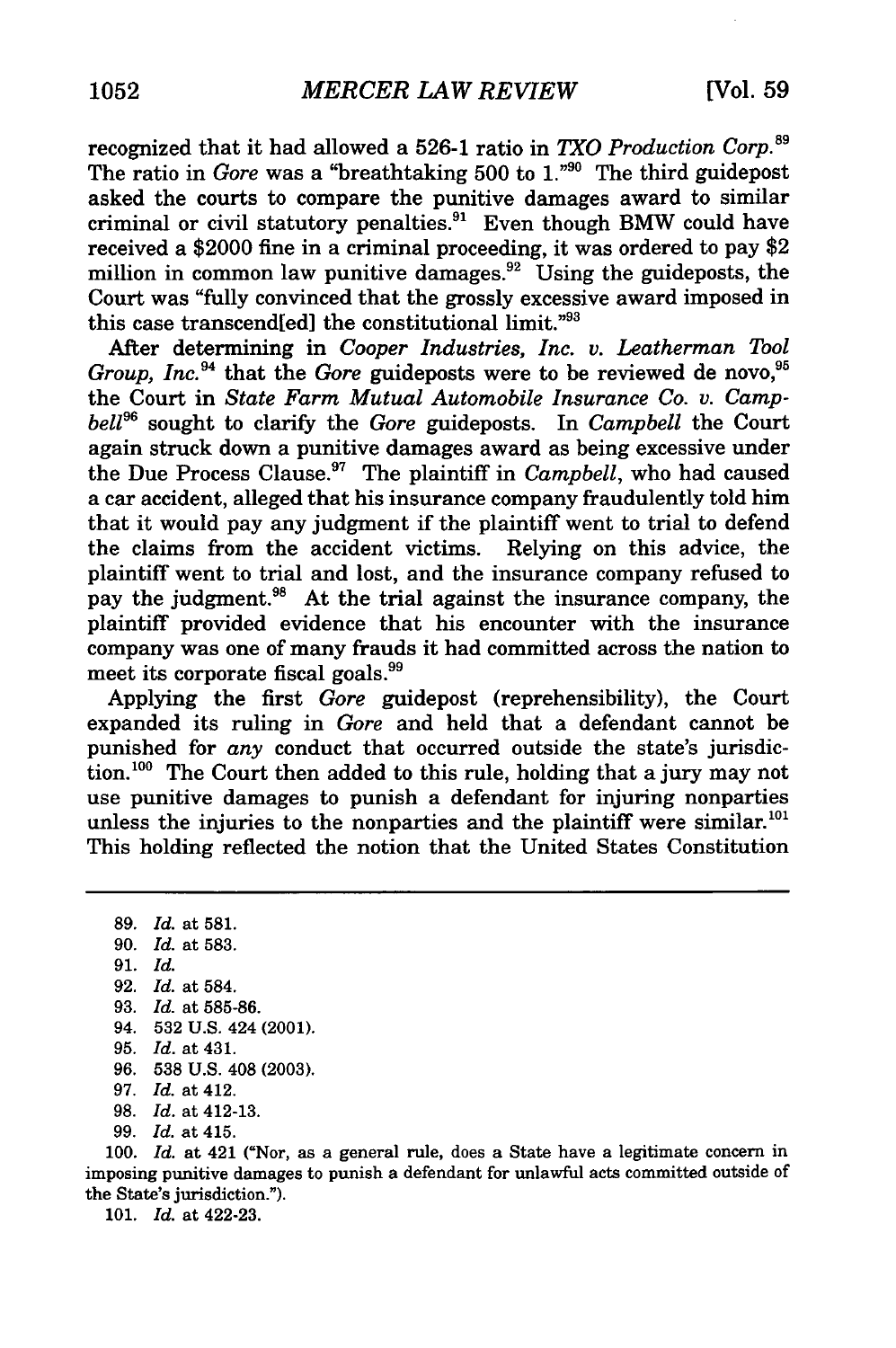does not allow courts to "adjudicate **...** hypothetical claims against a defendant under the guise of the reprehensibility analysis." $10^2$  The Court concluded that the defendant should not have been punished for its out-of-state conduct and that the plaintiff's injuries were not similar to the injuries suffered by other victims of State Farm's nationwide policy.<sup>103</sup>

Under the second *Gore* guidepost (ratio), the Court refused to endorse a bright-line rule but concluded that the 145-1 ratio *in Campbell* raised a presumption of constitutional invalidity.<sup>104</sup> The Court held that "few awards exceeding a single-digit ratio between punitive and compensatory damages ... will satisfy due process."<sup>105</sup> Using the third *Gore* guidepost (existence of statutory penalties), the Court concluded that the insurance company's \$145 million judgment far exceeded the \$10,000 fine it could have received.<sup>106</sup> Weighing all the guideposts, the Court in *Campbell* held that the jury's punitive damages award was excessive.<sup>107</sup> Four years later, the Court in *Philip Morris USA v. Williams0 <sup>8</sup>*attempted to refine the Court's application in *Campbell* of the *Gore* guideposts.

#### **IV.** COURT'S RATIONALE

#### *A. The Majority Opinion*

Justice Breyer's majority opinion in *Philip Morris USA v. Williams'0 <sup>9</sup>*resumed the discussion from *State Farm Mutual Automobile Insurance Co. v. Campbell"'* and *BMW of North America, Inc. v.* Gore<sup>111</sup> by holding that the Due Process Clause<sup>112</sup> monitors two aspects of punitive damages awards."' First, the Court held the Due Process Clause controls the jury's discretion by imposing limitations on the procedures for awarding punitive damages.<sup>114</sup> Second, the Court

102. *Id.* at 423. 103. *Id.* at 423-24. 104. *Id.* at 424-26. 105. *Id.* at 425. 106. *Id.* at 428. 107. *Id.* at 429. 108. 127 S. Ct. 1057 (2007). 109. 127 **S.** Ct. 1057 (2007). 110. **538** U.S. 408 (2003). 111. 517 U.S. 559 (1996). 112. U.S. CONST. amend. X1V, § 1. 113. *Philip Morris USA,* 127 S. Ct. at 1062. 114. *Id.*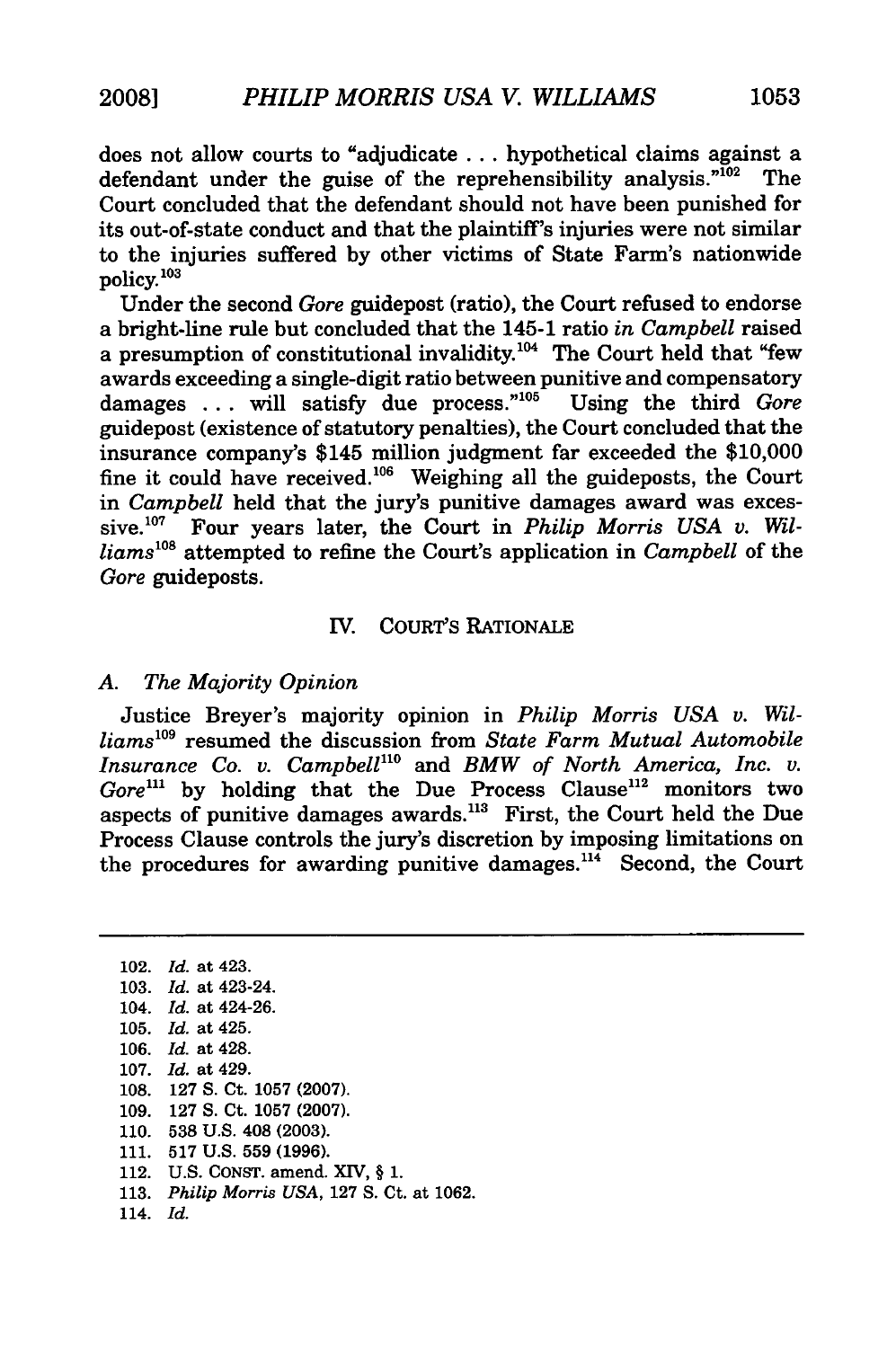held the Due Process Clause prohibits excessive punitive damages.<sup>115</sup> The Court started its analysis by discussing the procedures used by the Oregon courts.<sup>116</sup> Summing up the cases from the last twenty years, the Court held that the state had to "cabin the jury's discretionary authority" or risk depriving a defendant of fair notice while administering arbitrary punishments and imposing one state's policies on its neighbors.<sup>117</sup> In this case, the Court held that the Due Process Clause required that the Oregon trial court instruct the jury to not punish the defendant for injuries it inflicted on nonparties to the litigation.<sup>118</sup>

The Court provided two reasons for its holding. First, according to the Court, the Due Process Clause allowed the defendant "'an opportunity to present every available defense.'"<sup>119</sup> If the jury, when determining punitive damages, considered injuries of nonparties, the defendant could not defend itself against the accusations of harm toward these hypothetical victims. 20 For example, when the plaintiff in *Philip Morris USA* asked the jury to "think about how many other Jesse Williams[es]... in the State of Oregon there have been,"<sup>121</sup> Philip Morris would have been unable to prove that these other Jesse Williamses were not harmed by Philip Morris's fraudulent statements.<sup>122</sup> Justice Breyer noted that it was possible that these other Jesse Williamses already knew smoking was dangerous and did not rely on Philip Morris's fraudulent statements or studies.<sup>123</sup> Because Philip Morris could not defend against these hypothetical claims, it could be subjected to punishment for deceiving people it may not have deceived.<sup>124</sup>

Second, the Court held that allowing juries to punish defendants for causing injuries to nonparties would create a "near standardless dimension to the punitive damages equation."<sup>125</sup> When thinking about the other Jesse Williamses, the jury would have to consider things such as the similarity of the victims, the seriousness of each nonparty's injuries, and the manner in which each nonparty was injured.<sup>126</sup> Since these nonparties were not before the court, the jury would have been left

- 120. *Id.*
- 121. *Id.* at 1061 (internal quotation marks omitted).
- 122. *Id.* at 1063.
- 123. *Id.*
- 124. *See id.*
- 125. *Id.*
- 126. *Id.*

**<sup>115.</sup>** *Id.*

<sup>116.</sup> *Id.*

<sup>117.</sup> *Id.*

**<sup>118.</sup>** *Id.* at 1063.

<sup>119.</sup> *Id.* (quoting Lindsey v. Norment, 405 U.S. 56, 66 (1972)).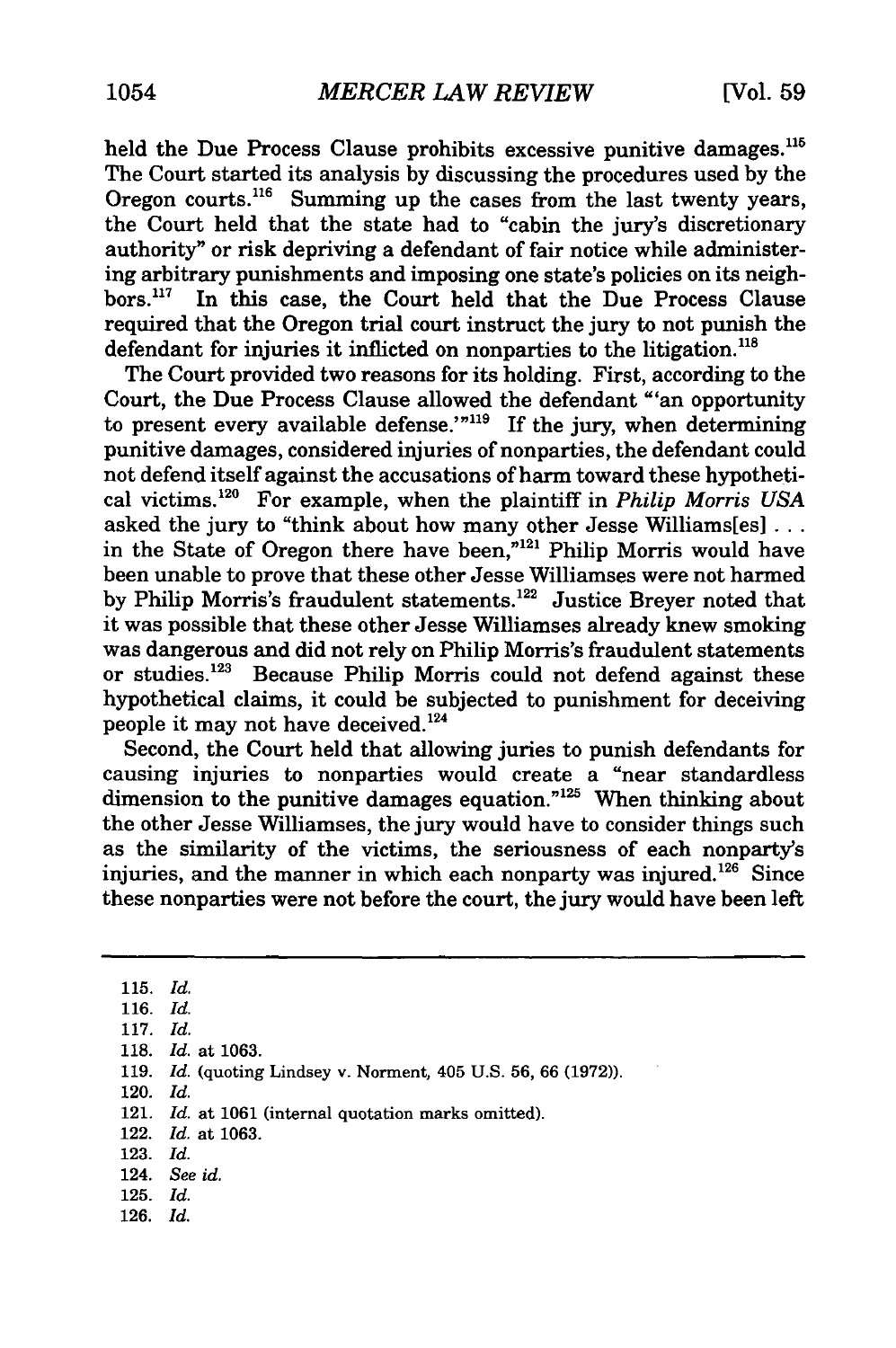to speculate.<sup>127</sup> This speculation, the Court concluded, would lead to arbitrary punitive damages awards and lack of proper notice for defendants.<sup>128</sup> The Court recognized that it had never explicitly held that juries could not punish defendants for causing harm to nonparties. 129 However, as Justice Breyer proclaimed, "we do so hold now."<sup>130</sup>

Three paragraphs after the Court created this new rule, the Court held that, when considering the reprehensibility of the defendant's conduct under the *Gore* guideposts, juries *can* take into consideration injuries to nonparties. $^{131}$  Thus, a jury must be instructed that it may consider injuries to nonparties when determining the reprehensibility of the defendant's conduct, but the jury may not go further and consider injuries to nonparties when determining the actual size of the punitive damages award, even though reprehensibility is the most important guidepost when determining the size of a punitive damages award.<sup>132</sup> When writing about this fine distinction of when juries can and cannot consider nonparty injuries, Justice Stevens, in his dissent, stated that "[t]his nuance eludes me."<sup>133</sup> He concluded that the majority's holding was confusing because any time a jury determines the reprehensibility of the defendant's conduct, "the jury is **by** definition punishing the defendant--directly-for third-party harm."<sup>134</sup> Furthermore, the Oregon Supreme Court held that this holding would make it "'unclear **...** how a jury could consider harm to others, yet withhold that consideration from the punishment calculus."<sup>135</sup> When addressing the concerns of Justice Stevens and the Oregon Supreme Court, the majority held that this was a "practical problem" and left it to the states to provide *"some* form of protection" to prevent juries from being con $fused.<sup>136</sup>$ 

Applying this holding to the facts, the Court held that the Oregon courts "applied the wrong constitutional standard" **by** allowing the jury,

133. *Id.* at 1067 (Stevens, J., dissenting).

134. *Id.*

135. *Id.* at 1065 (majority opinion) (internal quotation marks omitted) (quoting Williams v. Philip Morris, Inc., **127** P.3d 1165, 1175 n.3 (Or. 2006)).

136. *Id.*

**<sup>127.</sup>** *Id.*

<sup>128.</sup> *Id.*

<sup>129.</sup> *Id.* at 1065.

<sup>130.</sup> *Id.*

<sup>131.</sup> *Id.* at 1063-64.

<sup>132.</sup> *Id.* at 1064; Gore, 517 U.S. at 575 ("Perhaps the most important indicium **of** the reasonableness of a punitive damages award is the degree of reprehensibility of the defendant's conduct.").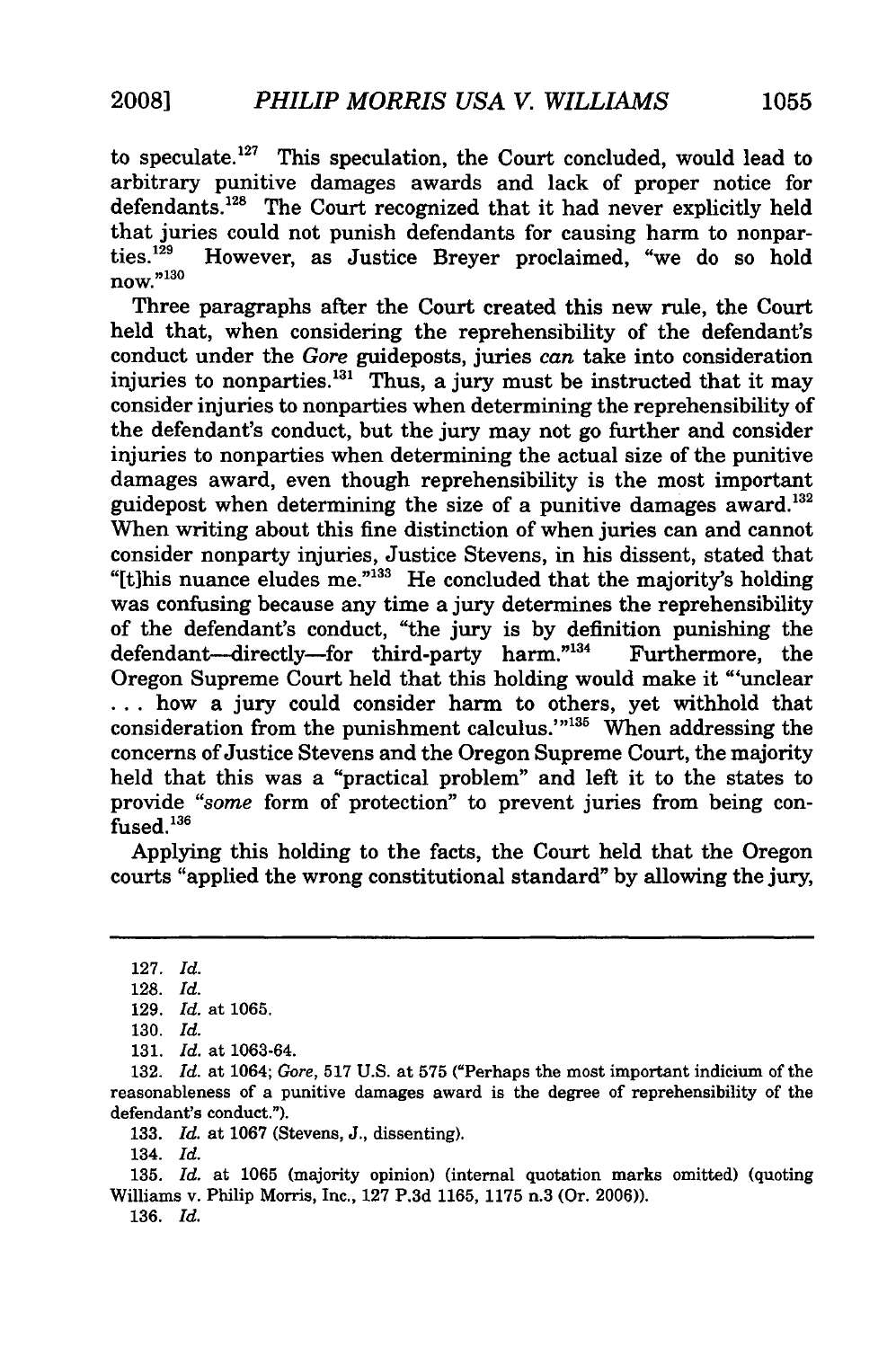when deciding the size of the punitive damages award, to consider the harm to other Oregonians who were not parties to the case.<sup>137</sup> Thus, the Court vacated the Oregon Supreme Court's ruling and remanded the case.<sup>138</sup> While the Court vacated the judgment on procedural grounds, it never addressed whether the punitive damages award, which had a ratio of 100-1, was grossly excessive. The Court held it was unnecessary to reach that question because the award was already set aside on procedural grounds and a new trial or reduction of the punitive damages award would be required.'39 As a result, *Philip Morris USA* joined the long list of cases where the Court refused to discuss due process limitations on excessive punitive damages awards.

#### *B. The Dissenting Opinions*

Chief Justice Roberts and Justices Kennedy, Souter, and Alito joined Justice Breyer's majority opinion. Justices Stevens, Thomas, and Ginsburg filed separate dissenting opinions, and Justice Scalia joined Justice Ginsburg's dissent. In his dissent, Justice Stevens disagreed with the Court's holding that juries could not consider the harm to nonparties when punishing the defendant's conduct.<sup>140</sup> Justice Stevens wrote that "punitive damages are a sanction for the public harm the defendant's conduct has caused or threatened."<sup>141</sup> As an example, Justice Stevens considered that a man who throws a bomb into a crowd and kills only one person, but injures twelve, should be punished more severely than the same man who kills that same person, but harms no one else.'42 Since the first man harmed more people than the second, a jury will demand more retribution and will require that **the'** first man pay more punitive damages than the second.<sup>143</sup> Additionally, Justice Stevens accused the Court of lacking judicial restraint.<sup>144</sup> He stated that the Court must exercise the "'utmost care'" when it breaks new ground in an area of law.145 Also, he reiterated that "the Court should be 'reluctant to expand the concept of substantive due process because guideposts for responsible decisionmaking in this unchartered area are scarce and open-ended.'"<sup>146</sup>

**137.** *Id.*

141. *Id.*

- 143. *See id.*
- 144. *Id.*

146. *Id.* (quoting *Collins,* **503** U.S. at **125).**

**<sup>138.</sup>** *Id.*

<sup>139.</sup> *Id.*

<sup>140.</sup> *Id.* at 1066 (Stevens, J., dissenting).

<sup>142.</sup> *Id.* at 1067.

<sup>145.</sup> *Id.* (quoting Collins v. City of Harker Heights, **503** U.S. 115, 125 **(1992)).**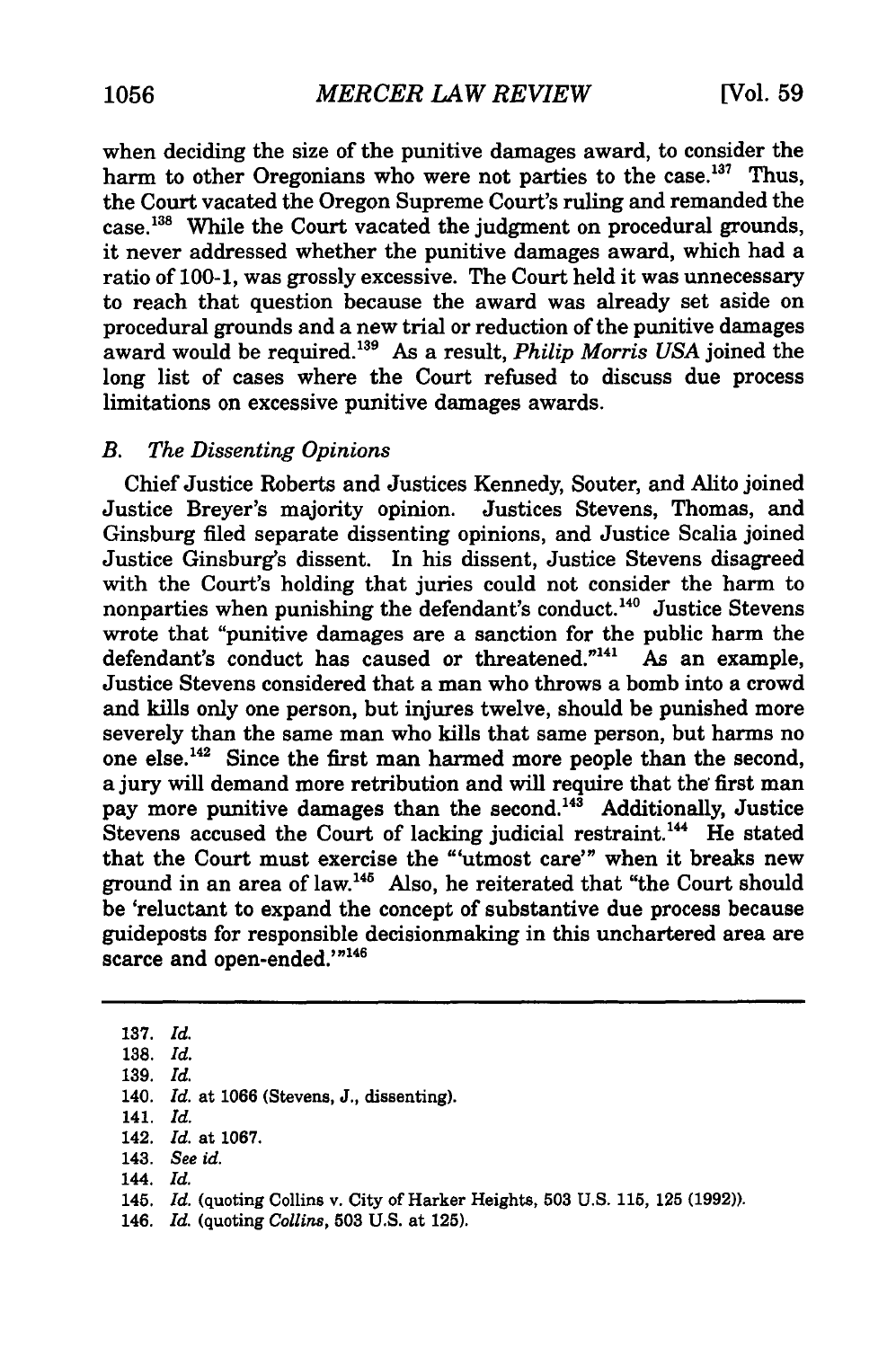Justice Thomas's dissent not only criticized the Court's holding, but also reaffirmed his dissent from *Campbell* where he held that "'the Constitution does not constrain the size of punitive damage awards. $n_{147}$  Considering that punitive damages were established Considering that punitive damages were established before the ratification of the Fourteenth Amendment, Justice Thomas wrote that the Due Process Clause does not limit the jury's discretion to award punitive damages.<sup>148</sup>

The last dissent came from Justice Ginsburg who was joined by Justices Scalia and Thomas. In her dissent, Justice Ginsburg concluded that the Oregon Supreme Court had already done exactly what the Court was now telling them to do.<sup>149</sup> Justice Ginsburg noted that both the Oregon Supreme Court and the majority held that a jury could consider injuries to nonparties only when assessing the reprehensibility of Philip Morris's actions.<sup>150</sup> Because the majority failed to identify any portion of the Oregon Supreme Court's opinion that contradicted the majority's opinion, Justice Ginsburg concluded that the decision should not have been vacated.<sup>151</sup> In response to Justice Ginsburg's dissent, the majority acknowledged that "one might read some portions of the Oregon Supreme Court's opinion as focusing only upon reprehensibility."<sup>152</sup> However, the majority concluded that the opinion as a whole made clear that the Oregon Supreme Court was also allowing juries to consider a nonparty's injuries when punishing the defendant.<sup>153</sup>

Lastly, Justice Ginsburg criticized the majority for "reach[ing] outside the bounds of the case" to come to its conclusion.<sup>154</sup> She pointed out that the only argument Philip Morris preserved for appeal was the trial judge's refusal to accept its jury instruction.<sup>155</sup> According to Justice Ginsburg, the majority never addressed the propriety of the instruction.'56 After reviewing it herself, Justice Ginsburg concluded that the

**151.** *Philip Morris USA,* **127 S.** Ct. at **1068** (Ginsburg, **J.,** dissenting).

**152.** *Id.* at 1064 (majority opinion).

153. *Id.*

154. *Id.* at 1069 (Ginsburg, J., dissenting).

155. *Id.* at 1068.

<sup>147.</sup> *Id.* (Thomas, **J.,** dissenting) (quoting *Campbell,* **538 U.S.** at 429 (Thomas, **J.,** dissenting)).

<sup>148.</sup> *Id.* at **1067-68** (quoting Pac. Mut. Life Ins. Co. v. Haslip, 499 **U.S. 1, 26-27 (1991)** (Scalia, **J.,** concurring in judgment)).

<sup>149.</sup> *Id.* at **1068** (Ginsburg, **J.,** dissenting).

**<sup>150.</sup>** *Id. Compare Williams,* **127 P.3d** at **1177** ("[Als we have explained, the jury, in assessing the *reprehensibility* of Philip Morris's actions, could consider evidence of similar harm to other Oregonians caused (or threatened) **by** the same conduct." (emphasis added)), *with Philip Morris USA,* **127 S.** Ct at 1064 **("[A]** plaintiff may show harm to others in order to demonstrate *reprehensibility."* (emphasis added)).

<sup>156.</sup> *Id.* at 1069.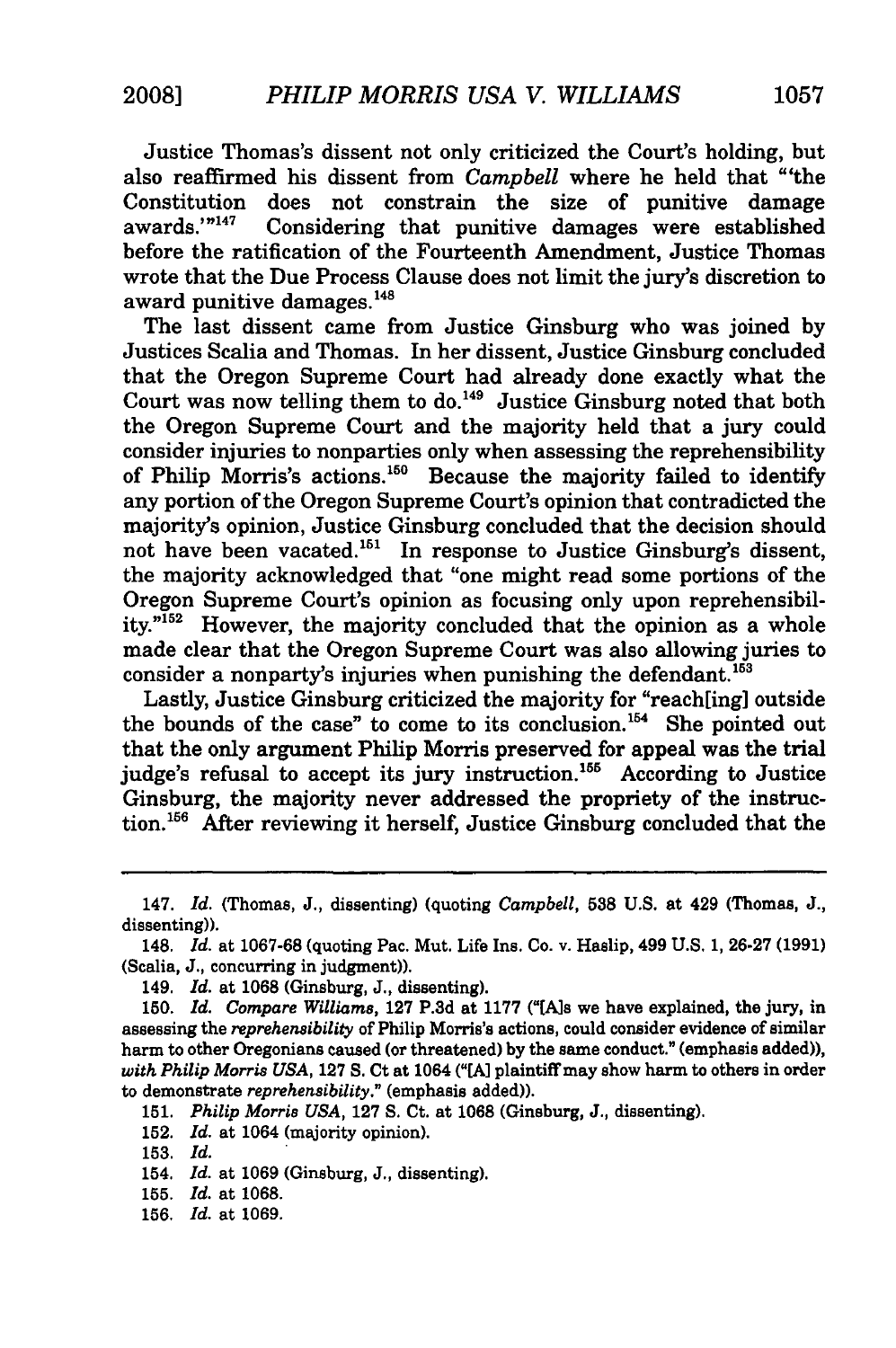jury instruction would confuse rather than enlighten a jury.<sup>157</sup> She ended her dissent **by** stating that the majority should have given more respect to the "proceedings and dispositions of the state courts that sought diligently to adhere to our changing, less than crystalline precedent."<sup>158</sup>

#### V. IMPLICATIONS

The opinion in *Philip Morris USA v. Williams*<sup>159</sup> seems to create more confusion than clarity. First, the decision did nothing to clarify when punitive damages awards are excessive. Because the Court did not address the use of a bright-line ratio, Chief Justice Roberts's and Justice Alito's individual opinions on the subject are still unknown. If the other members of the majority in *Philip Morris USA* try to create a bright-line ratio in future cases, these two Justices may join Justices Scalia and Thomas and refuse to create such a ratio.<sup>160</sup> It is also interesting to note that Justice Stevens, who authored the opinion in *BMW of North America, Inc. v. Gore'6 '* and was in the majority in *State Farm Mutual Automobile Insurance Co.* v. *Campbell,16'* dissented in *Philip Morris USA.* The implications of his dissent are not great. In his dissent, Justice Stevens reaffirmed his support for *Gore* and *Campbell,* but he disagreed with the majority on the role that injuries to nonparties should play in determining the size of punitive damages awards.<sup>163</sup>

While Justices Scalia and Thomas reaffirmed their dissents from *Gore* and *Campbell,* Justice Scalia did not use his typical arguments against the Court's new rule. Justice Thomas was the only Justice to reaffirm his view that the Due Process Clause does not limit the size of punitive damages awards. In the past, Justice Scalia has previously refused to give stare decisis effect to *Gore,* and he has written that the Constitution does not protect defendants from excessive punitive damages.<sup>164</sup> Even

161. **517** U.S. 559 (1996).

162. 538 U.S. 408 (2003).

163. *Philip Morris USA,* 127 S. Ct. at 1066 (Stevens, J., dissenting) **("I** remain firmly convinced that the cases announcing those constraints were correctly decided.").

164. *Campbell,* 538 U.S. at 429 (Scalia, J., dissenting) ("[T]he Due Process Clause provides no substantive protections against 'excessive' or 'unreasonable' awards of punitive damages.... I do not feel justified in giving *[Gore] stare decisis* effect." (internal quotation marks omitted)).

<sup>157.</sup> *Id.*

**<sup>158.</sup>** *Id.*

<sup>159. 127</sup> S. Ct. 1057 (2007).

<sup>160.</sup> Marcia Coyle, *Prevailing Winds: In the First Full Term with Alito, Court Took Marked Conservative* Turn, NAT'L L.J., Aug. 1, 2007, *available in* Westlaw, 8/1/2007 Nat'l L.J. 1.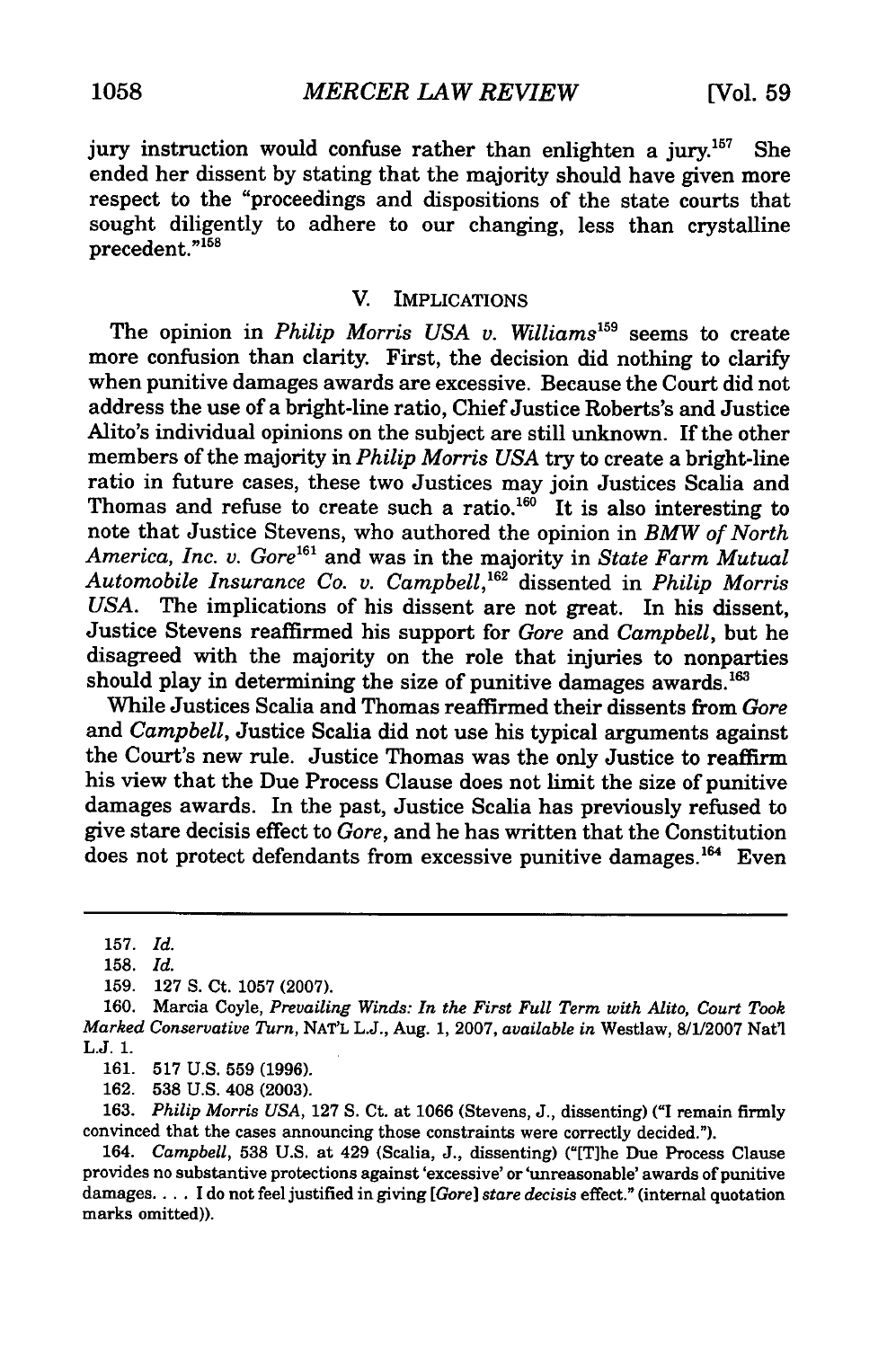though these views mirror the arguments made in Justice Thomas's dissent in *Philip Morris USA,* Justice Scalia did not sign onto Justice Thomas's dissent. Instead he joined Justice Ginsburg who did not even address whether the Constitution limits the jury's discretion to award punitive damages. Justice Scalia's shift from Justice Thomas's to Justice Ginsburg's dissent might suggest that he is backing down from his previous dissents in *Gore* and *Campbell,* and that he may accept some limitations on punitive damages in future cases.<sup>165</sup>

One legal implication of *Philip Morris USA* is that juries now have one more constraint placed upon them when considering punitive damages. However, the new limitation on when a jury can consider injuries to nonparties may not be much of a limitation because the ruling will be difficult to enforce and will likely create confusion among courts.<sup>166</sup> While lawyers and judges may understand the subtle difference between considering a nonparty's injuries when determining reprehensibility and punishing the defendant, a jury of laymen might not. As the Court held, it is up to the state courts to figure out how to make the distinction  $clear.<sup>167</sup>$  This mandate will require states to craft rules concerning when to exclude evidence of injuries to nonparties. If the evidence of injuries to nonparties would go toward reprehensibility, the states will have to craft cautionary jury instructions to limit how the jury uses this evidence.<sup>168</sup> Also, while the Court charged states to create protections for defendants, the Court may have placed the burden on defendants to request those protections.<sup>169</sup> When punitive damages are awarded, defendants must be sure to request due process protections through jury instructions and special verdict forms, and defendants must also preserve error if those requests are denied. $170$  In the end, this case creates more questions than answers, and the confusion will probably result in the Court having to decide another punitive damages case in the next couple of terms.

#### STEVEN MOULDS

<sup>165.</sup> Jeff Bleich et al., *Smoke Signals: Philip Morris Provides Yet Another Chapter in the Ongoing Saga of Punitive Damages in the U.S. Supreme Court,* OR. ST. B. BULL., June 2007, at 28, *available in* Westlaw, 67-Jun ORSBB 24.

<sup>166.</sup> *Id.* at 29.

<sup>167.</sup> *Philip Morris USA,* 127 S. Ct. at 1065.

<sup>168.</sup> J. David Prince & Paula Duggan Vraa, *Focusing the Penalty: New Limits on Punitive Damages,* BENCH & B. MINN., April 2007, at 28, *available in* Westlaw, 64-APR BBMN 24.

<sup>169.</sup> *Id.; Philip Morris USA,* 127 S. Ct. at 1065 ("[Wle believe that where the risk of that misunderstanding is a significant one.., a court, *upon request,* must protect against that risk." (emphasis added)).

<sup>170.</sup> Prince & Vraa, *supra* note 166, at 28.